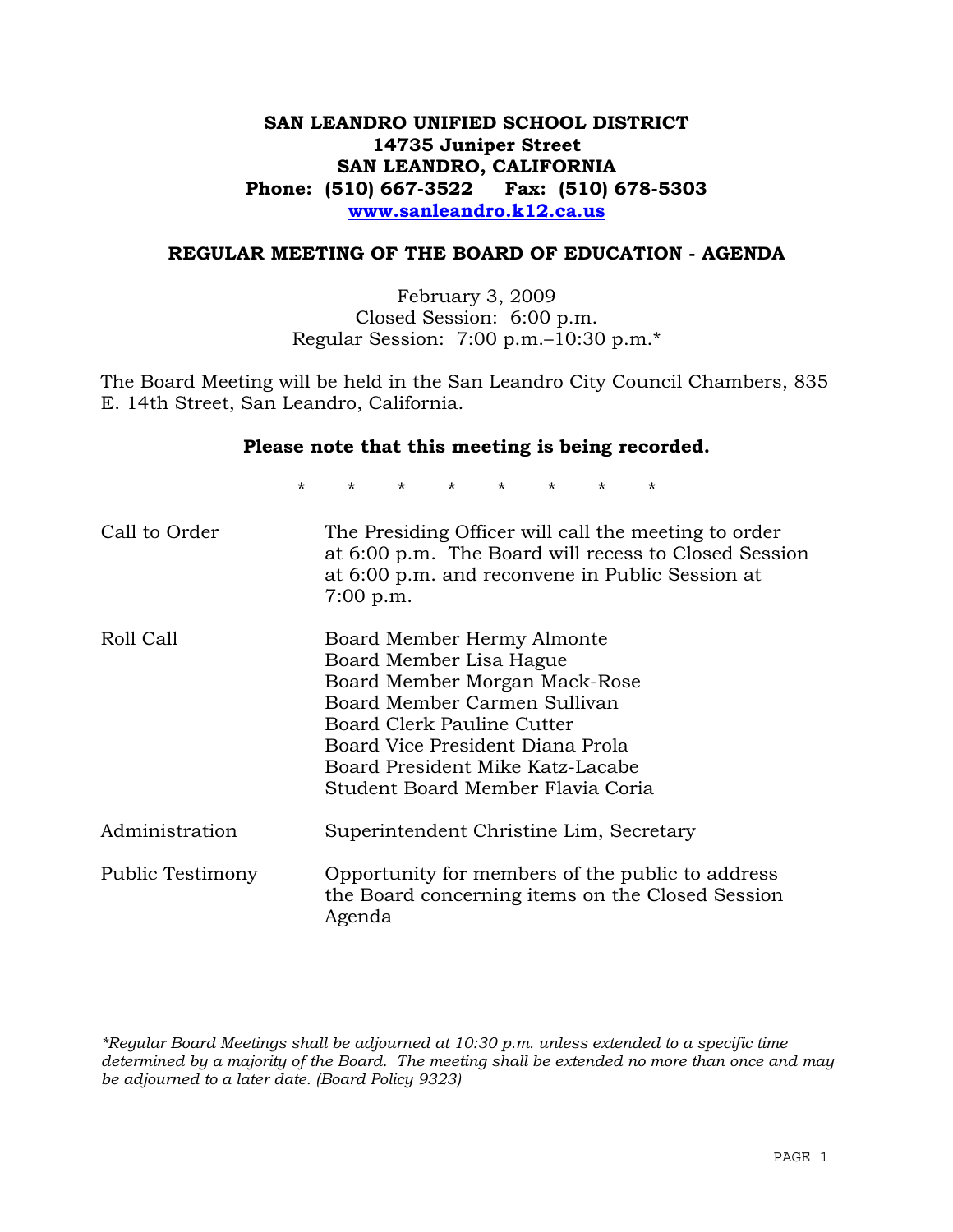Prior to the Public Session, the Board will meet in Closed Session pursuant to Education Code Sections 3514 and 48918(c), and Government Code Sections 54957, 54957.6, 54956.9(b), and 54956.8.

- a) Student Expulsions
- b) Public Employee Discipline/Dismissal/Release/Hiring
- c) Conference with Labor Negotiator
- d) Conference with Legal Counsel Anticipated Litigation Significant exposure to litigation
- e) Conference with Real Property Negotiator Property(ies)

| Report Closed<br>Session Action | Motion __________ Second __________ Vote ________                                                                                                                                                                                                                                                                                                                                                                                                                                                                                                                                                                                                                                                                                                                                                                                                                                                                                                                                                                                    |  |
|---------------------------------|--------------------------------------------------------------------------------------------------------------------------------------------------------------------------------------------------------------------------------------------------------------------------------------------------------------------------------------------------------------------------------------------------------------------------------------------------------------------------------------------------------------------------------------------------------------------------------------------------------------------------------------------------------------------------------------------------------------------------------------------------------------------------------------------------------------------------------------------------------------------------------------------------------------------------------------------------------------------------------------------------------------------------------------|--|
| Pledge of Allegiance            |                                                                                                                                                                                                                                                                                                                                                                                                                                                                                                                                                                                                                                                                                                                                                                                                                                                                                                                                                                                                                                      |  |
| Approve Agenda                  | Approve the Regular Meeting Agenda of February 3, 2009                                                                                                                                                                                                                                                                                                                                                                                                                                                                                                                                                                                                                                                                                                                                                                                                                                                                                                                                                                               |  |
|                                 | Motion __________ Second __________ Vote ________                                                                                                                                                                                                                                                                                                                                                                                                                                                                                                                                                                                                                                                                                                                                                                                                                                                                                                                                                                                    |  |
| Legal Statement                 | Members of the audience who wish to address the<br>Board are asked to complete the yellow card available at<br>the entrance and submit it to the Board's Administrative<br>Assistant. Speakers who have completed the card will be<br>called when the item is reached on the agenda or, for<br>non-agenda items, during the Public Testimony. Cards<br>are to be turned in before the item is reached on the<br>agenda. Please note that this meeting is being recorded.<br>State law prohibits the Board of Education from taking<br>any action on or discussing items that are not on the<br>posted agenda except to A) briefly respond to statements<br>made or questions posed by the public in attendance; B)<br>ask questions for clarification; C) provide a reference to a<br>staff member or other resource for factual information in<br>response to the inquiry; or D) ask a staff member to<br>report back on the matter at the next meeting and/or put<br>it on a future agenda. (Government Code Section<br>54954.2(a) |  |

## **7:00-7:20 p.m. PRESENTATION**

\* Assistant Superintendent of Business Services, Song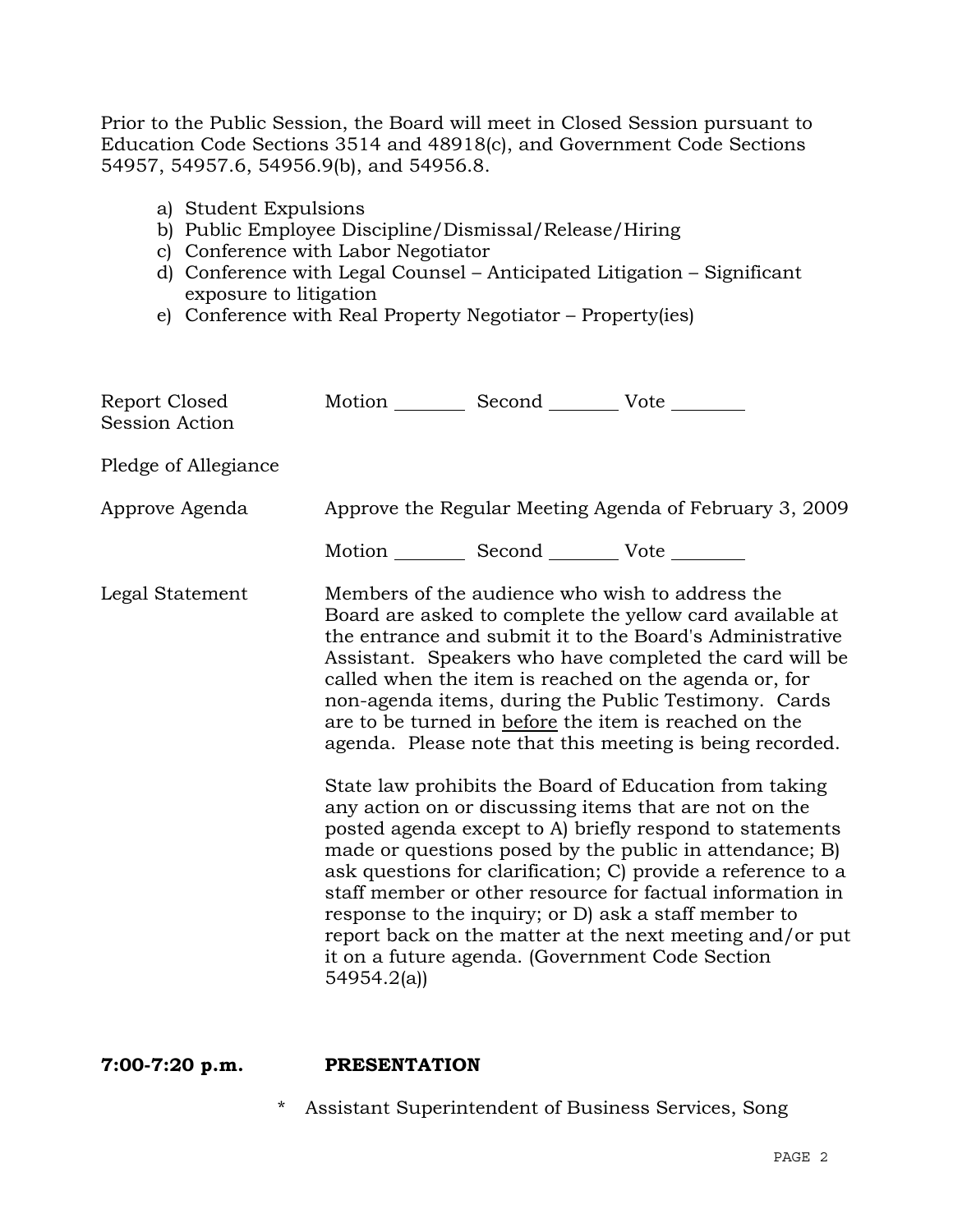Chin-Bendib, and Director of Measure B, Michael Murphy, will provide a brief presentation on the need to issue Series B of General Obligation Bond. Ruth Alahydoain of KNN Public Finance will provide details on the sale of the General Obligation Bond, Series B. Ruth will discuss the current bond market conditions as well as factors impacting the issuance of the bonds and make a recommendation on the type and amount of Series B.

## **7:20-7:25 p.m. ACTION**

## Business Services

| $4.1 - A$                                                                  | <b>Staff Recommendation:</b>                                                                                                                                                                                                                                                                                                          | Resolution                                                       |
|----------------------------------------------------------------------------|---------------------------------------------------------------------------------------------------------------------------------------------------------------------------------------------------------------------------------------------------------------------------------------------------------------------------------------|------------------------------------------------------------------|
| Resolution #09-09,<br>2006 General<br><b>Obligation Bonds,</b><br>Series B | Adopt Resolution #09-09 authorizing the<br>issuance and sale of San Leandro Unified<br>School District (Alameda County, California),<br>General Obligation Bonds, Election of 2006,<br>Series B, in the aggregate principal amount<br>not to exceed \$40,000,000, to finance the<br>construction and improvement of real<br>property. | included in<br>your Board<br>packet as a<br>separate<br>document |
|                                                                            | Motion<br>Second<br>Vote                                                                                                                                                                                                                                                                                                              |                                                                  |

## **7:25-7:40 p.m. PRESENTATION**

 \* The Assistant Superintendent for Human Resources Michael Potmesil will present the process for Reduction In Force for both Certificated and Classified employees. Presented will be legal requirements, including Education Codes, timelines and notification responsibilities of the District and the employee. Discussed will be possible reasons for lay offs including, non-reelection of certificated probationary employees, reduction in force of classified employees and reduction in force of certificated employees (including administrators, teachers, etc).

| $7:40-7:50 p.m.$ | PUBLIC TESTIMONY ON NON-AGENDA ITEMS |
|------------------|--------------------------------------|
| $7:50-8:30 p.m.$ | <b>REPORTS</b>                       |
|                  | Correspondence                       |
|                  | <b>Student Board Member Report</b>   |
|                  | Union Representative Reports         |
|                  | Superintendent's Report              |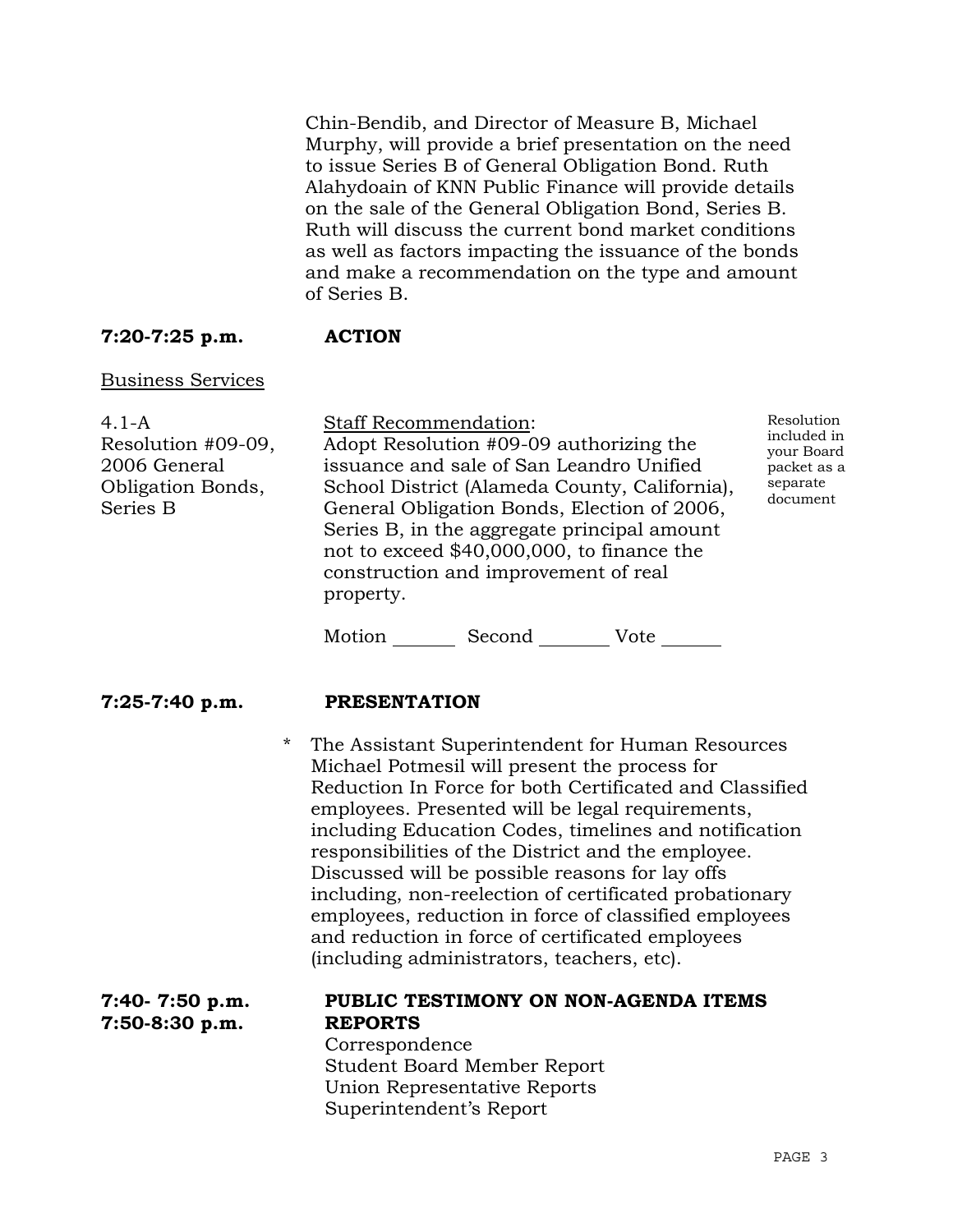Board Committee Reports

- Curriculum
- Facilities/Technology

## **8:30-8:45 p.m. CONSENT ITEMS**

These items are considered routine and may be enacted by a single motion. At the request of any member of the Board, any item on the consent agenda shall be removed and given individual consideration for action as a regular agenda item.

#### General Services

| $1.1 - C$<br>Approval of Board<br>2009       | <b>Staff Recommendation:</b><br>Approve the minutes of the regular Board meeting<br>Minutes $-$ January 8, held on January 8, 2009. |                                   |                                                 |
|----------------------------------------------|-------------------------------------------------------------------------------------------------------------------------------------|-----------------------------------|-------------------------------------------------|
|                                              |                                                                                                                                     |                                   | Motion _________ Second __________ Vote _______ |
| Human Resources                              |                                                                                                                                     |                                   |                                                 |
| $2.1-C$<br>Acceptance of<br>Personnel Report | Staff Recommendation:<br>Accept Personnel Report as submitted.                                                                      |                                   |                                                 |
|                                              |                                                                                                                                     |                                   | Motion Second Vote                              |
| $2.2 - C$<br>Student Teaching<br>Agreement   | <b>Staff Recommendation:</b>                                                                                                        | Alliant International University. | Approve the student teaching agreement with     |
|                                              | Motion                                                                                                                              |                                   | Vote                                            |

## Educational Services

3.1-C Non-Public School **Contracts** 

Staff Recommendation: Approve the Non-Public School Contracts for Special Education Students.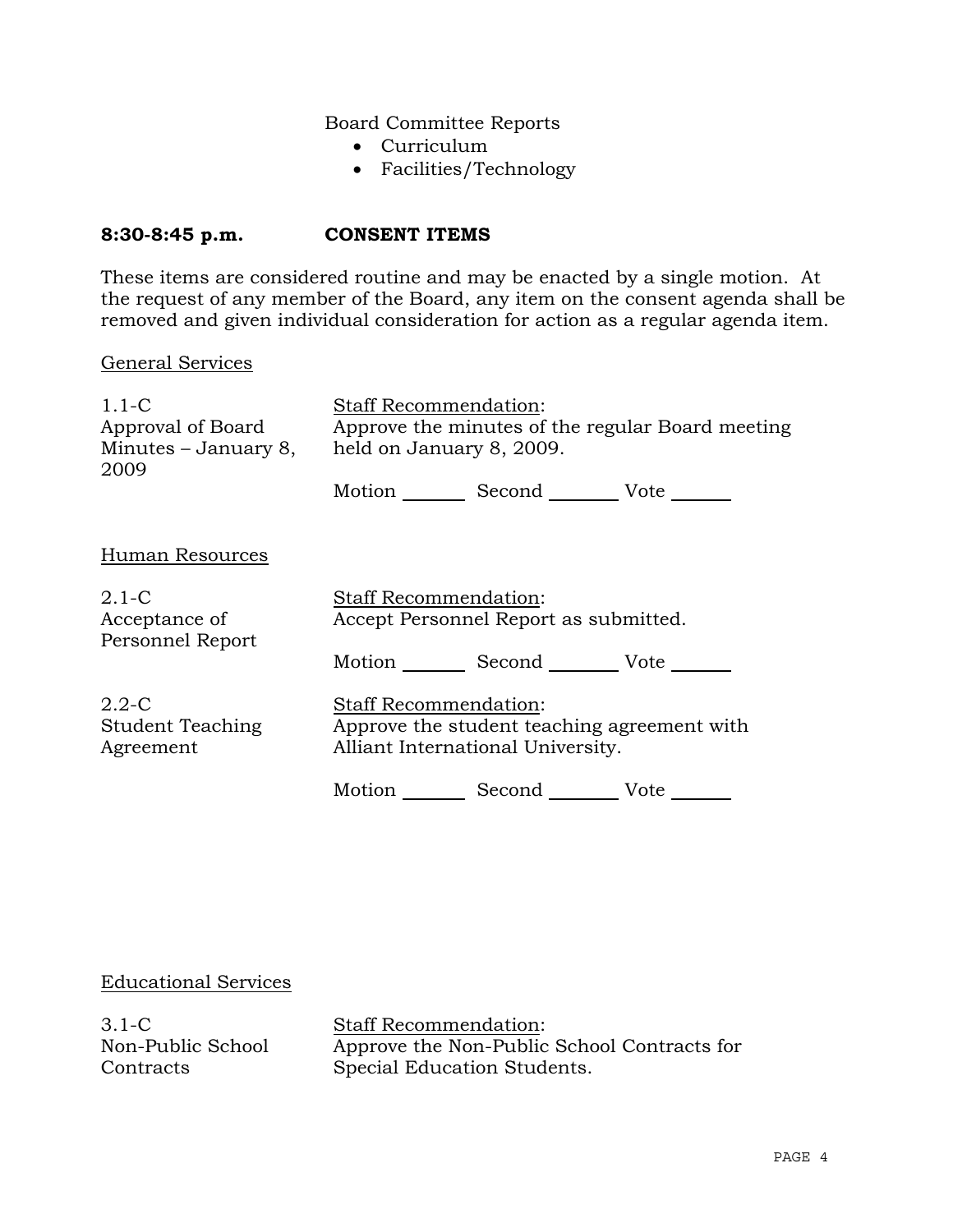| Motion Second Vote                                                                                                                                                                                                                                                                                     |
|--------------------------------------------------------------------------------------------------------------------------------------------------------------------------------------------------------------------------------------------------------------------------------------------------------|
| Staff Recommendation:<br>Approve the stipulated expulsion recommendation<br>from the Director of Student Support Services for<br>student E5-08/09.                                                                                                                                                     |
| Motion Second Vote ______                                                                                                                                                                                                                                                                              |
| Staff Recommendation:<br>Approve the Administrative Panel's<br>recommendation for expulsion for student E04-<br>08/09.                                                                                                                                                                                 |
| Motion _________ Second __________ Vote _______                                                                                                                                                                                                                                                        |
| <b>Staff Recommendation:</b><br>Approve new high school course, Music<br>Appreciation and the associated core materials<br>which include: Music! Its Role and Importance in<br>Our Lives; Fowler, Gerber, and Lawrence,<br>published by McGraw Hill.<br>Motion _________ Second __________ Vote ______ |
| Staff Recommendation:<br>Approve new high school course, Advanced<br>Placement Music Theory and the associated core<br>textbook: Music: An Appreciation Theory for<br>Today's Musician, Glencoe/McGraw, 2004.<br>Motion _________ Second __________ Vote _______                                       |
|                                                                                                                                                                                                                                                                                                        |

3.6-C New High School Course, Production Workshop and Associated Materials

# Staff Recommendation:

Approve new high school course, Production Workshop and associated instructional materials: *Theatrical Design and Production,* Michael Gillette, McGraw Hill Publishing; *The State Management Handbook,* Daniel A. Ionazzi, Better Way Books; and *Scene and Stage Lighting,* N. Oren Parker, R Craig Wolf, Dick Block, Wadsworth Publishing.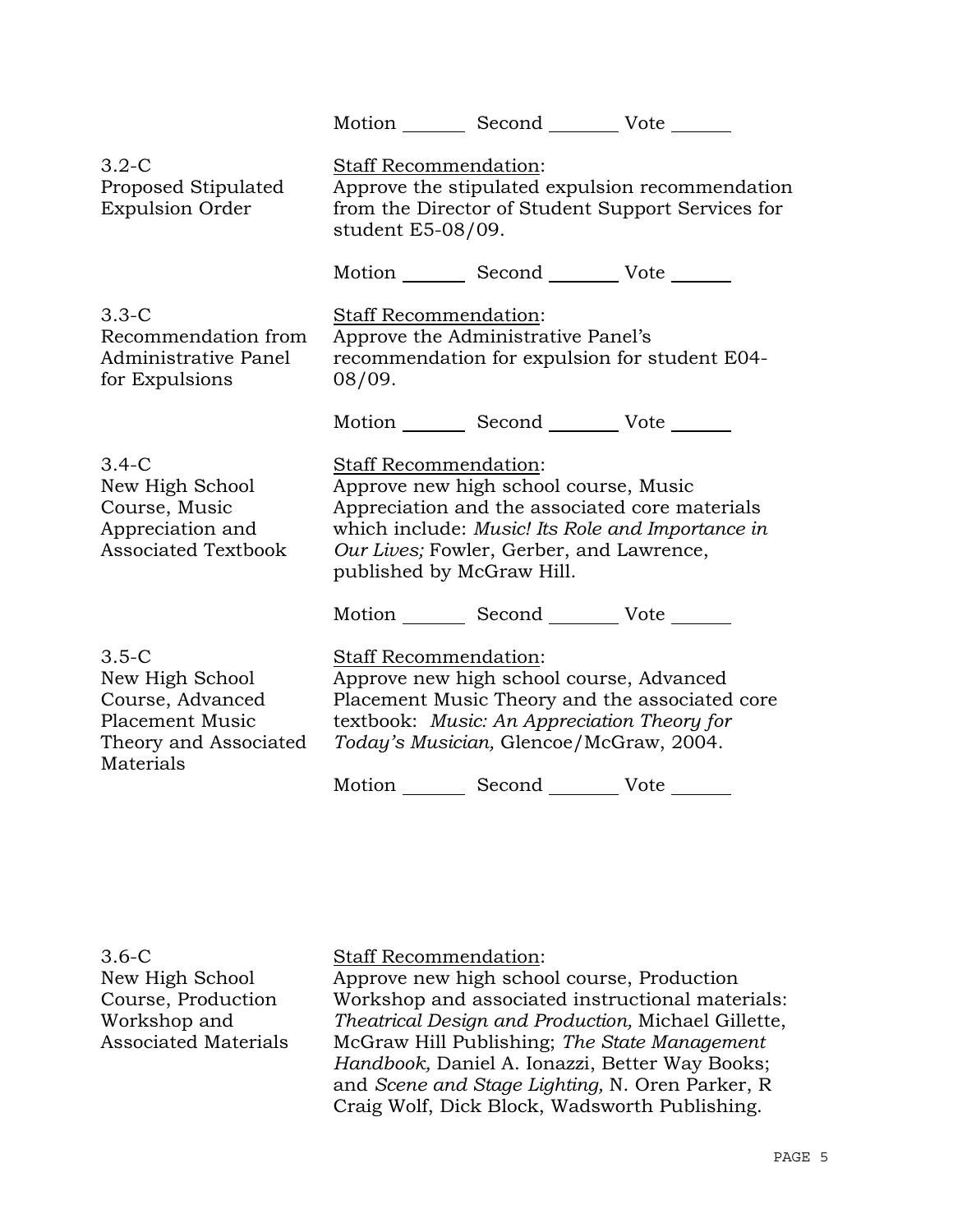Motion Second Vote

3.7-C New High School Course, Fashion Design History Staff Recommendation: Approve new high school course, Fashion Design and History. Motion Second Vote 3.8-C New High School Course, Environmental Science, College Preparatory (CP) and Associated Instructional Materials Staff Recommendation: Approve new high school course, Environmental Science College Preparatory and the associated core textbook: *Environment: The Science Behind the Stories,* Jay H. Withgott, Scott R. Brennan; Pearson/Prentice Hall, 2007. Motion Second Vote 3.9-C New High School Course, Environmental Science, Advanced Placement (AP) and Associated Instructional Materials Staff Recommendation: Approve new high school course, Environmental Science Advanced Placement and the associated core textbook: *Living in the Environment: Principles, Connections, and Solutions;* Miller, Thompson Learning/Brooks-Cole; 15th Edition. Motion \_\_\_\_\_\_\_\_ Second \_\_\_\_\_\_\_\_\_ Vote \_\_\_\_\_\_\_ 3.10-C New High School Course, Advanced Placement (AP) Human Geography and Associated Instructional Materials Staff Recommendation: Approve new high school course, Advanced Placement Human Geography and the associated core textbook: *Introduction to Geography: People, Places, and Environment,* 4th Edition, Upper Saddle River, New Jersey, Pearson Prentice Hall Publishing. Motion Second Vote Note 3.11-C Memorandum of Understanding between the San Leandro Unified School District and Girl the San Leandro Unified School District and Girl Scouts of Northern California Staff Recommendation: Approve Memorandum of Understanding between Scouts of Northern California to provide "Cool the Community" enrichment program at four After School Education and Safety (ASES) Program sites: John Muir and Bancroft Middle Schools and Wilson and Washington Elementary Schools. Motion Second Vote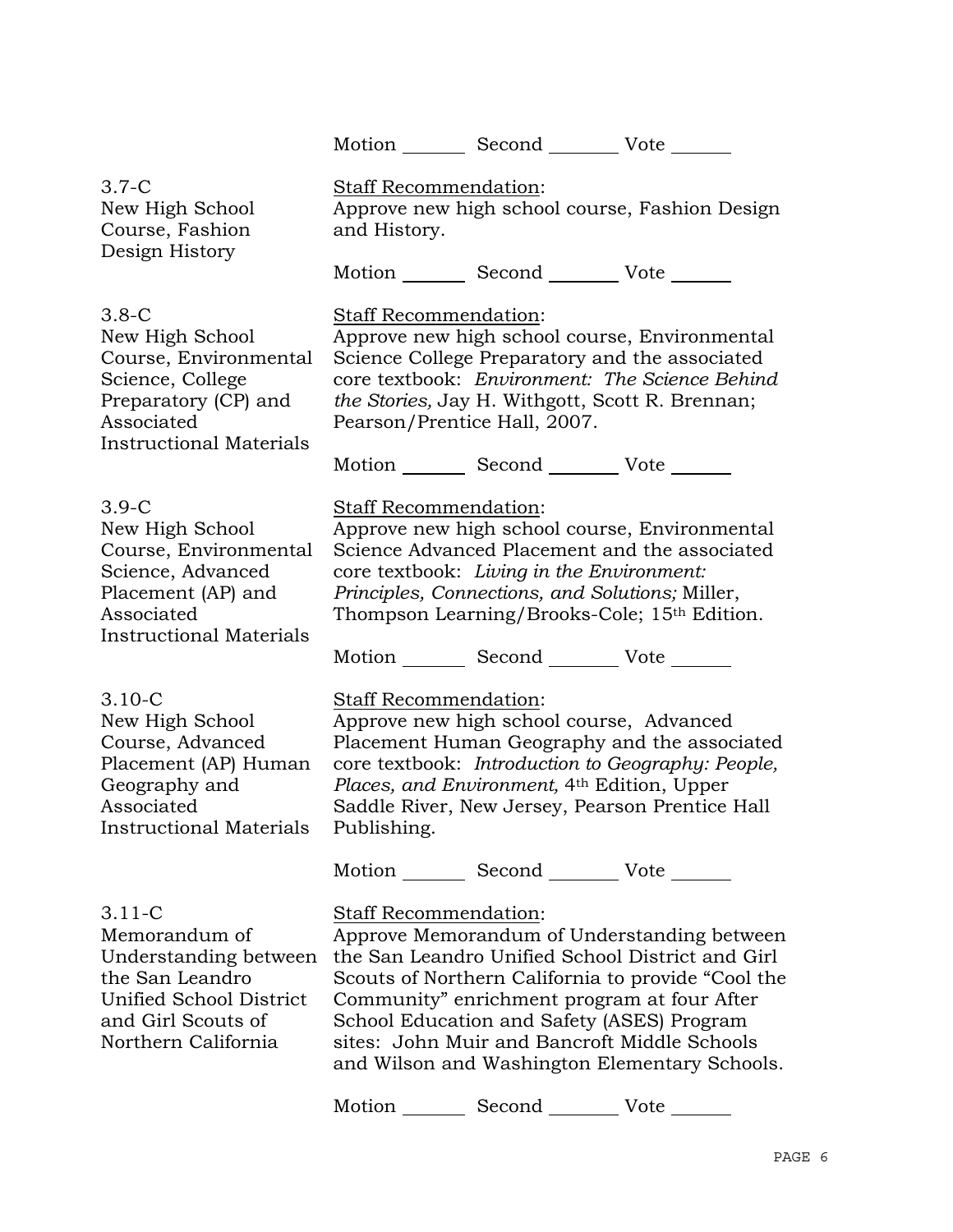# Business Operations

| $4.1-C$<br>Resolution #09-08 to<br>Declare Certain<br>Equipment Surplus<br>and/or Obsolete.                                                                           | <b>Staff Recommendation:</b><br>Adopt Resolution #09-08 to declare certain<br>equipment surplus and/or obsolete due to the age<br>and condition of the designated equipment.<br>Motion _________ Second _________ Vote _______ |                                                                                                                                        |                                                 |
|-----------------------------------------------------------------------------------------------------------------------------------------------------------------------|--------------------------------------------------------------------------------------------------------------------------------------------------------------------------------------------------------------------------------|----------------------------------------------------------------------------------------------------------------------------------------|-------------------------------------------------|
| $4.2-C$<br>Resolution #09-10<br>Behavioral Intervention<br>Plans (Hughes Bill)<br>Mandated Cost Claim<br>Settlement and<br>Agreement to Waive<br><b>Future Claims</b> | Staff Recommendation:<br>Claims.                                                                                                                                                                                               | Plans (Hughes Bill) Mandated Cost Claim<br>Settlement and Agreement to Waive Future<br>Motion _________ Second __________ Vote _______ | Adopt Resolution #09-10 Behavioral Intervention |
| Facilities and Construction                                                                                                                                           |                                                                                                                                                                                                                                |                                                                                                                                        |                                                 |
| $5.1 - C$<br>OC Jones & Sons,<br>Contract Change Order<br>#1 for the District                                                                                         | <b>Staff Recommendation:</b>                                                                                                                                                                                                   | Order #1 for the District Parking.                                                                                                     | Approve the OC Jones & Sons, Contract Change    |
| Parking                                                                                                                                                               |                                                                                                                                                                                                                                | Motion _________ Second __________ Vote _______                                                                                        |                                                 |
| $5.2-C$<br>OC Jones & Sons,<br>Contract Change Order<br>#2 for the District                                                                                           | Staff Recommendation:                                                                                                                                                                                                          | Order #2 for the District Parking.                                                                                                     | Approve the OC Jones & Sons, Contract Change    |
| Parking                                                                                                                                                               |                                                                                                                                                                                                                                | Motion _________ Second __________ Vote _______                                                                                        |                                                 |
| $8:45-9:15$ p.m.                                                                                                                                                      | <b>CONFERENCE</b>                                                                                                                                                                                                              |                                                                                                                                        |                                                 |

These items are submitted for advance planning and to assist the Board in establishing future agenda items. The Board may, however, take action on the following:

# Business Operations

| $4.1-CF$             | Staff Recommendation:                      |
|----------------------|--------------------------------------------|
| Community Input from | The Board will discuss and consider the    |
| the Board Budget     | community input from the January 29, 2009, |
| Workshop: Seeking    | Board Budget Workshop: Seeking Community   |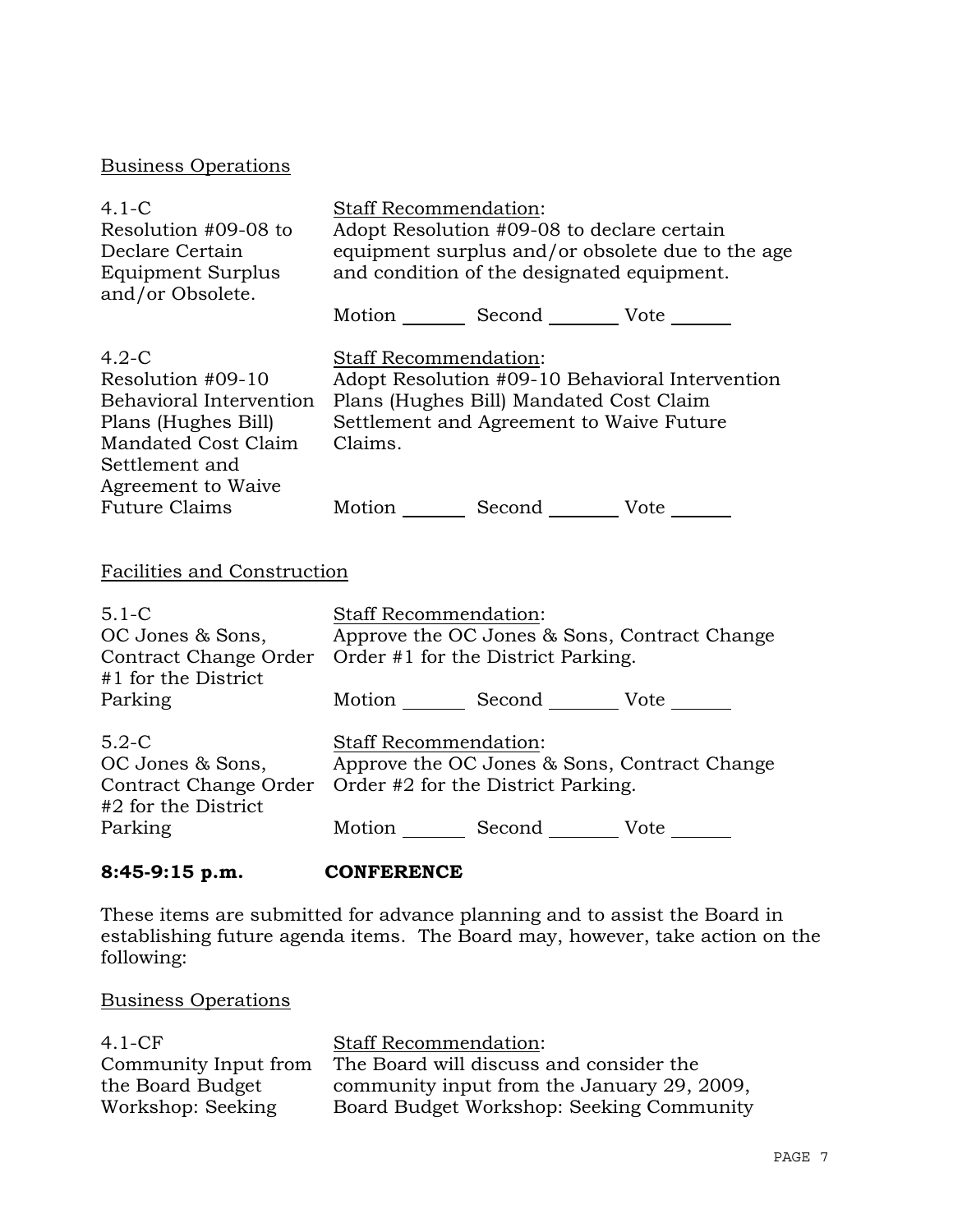| Community Input<br>Regarding the State's<br>Fiscal Crisis and its<br>Impact on San Leandro<br>Schools.                                    | Input Regarding the State's Fiscal Crisis and its<br>Impact on San Leandro Schools.                                                                                              |  |
|-------------------------------------------------------------------------------------------------------------------------------------------|----------------------------------------------------------------------------------------------------------------------------------------------------------------------------------|--|
|                                                                                                                                           | Motion _________ Second __________ Vote _______                                                                                                                                  |  |
| $4.2-CF$<br>Financing Agreement<br>and the Joint Use<br>Agreement with the<br>City of San Leandro for<br>the 9 <sup>th</sup> Grade Campus | Staff Recommendation:<br>The Board will discuss and consider the<br>Financing Agreement and the Joint Use<br>Agreement with the City of San Leandro for the 9th<br>Grade Campus. |  |
|                                                                                                                                           | Motion _________ Second __________ Vote _______                                                                                                                                  |  |
| 9:15-9:20 p.m.                                                                                                                            | <b>INFORMATION</b>                                                                                                                                                               |  |
| Facilities and Construction                                                                                                               |                                                                                                                                                                                  |  |
| $5.1-I$<br>Port of Oakland Phase<br>II Budget                                                                                             | <b>Staff Recommendation:</b><br>The Board will receive for information and review<br>the Port of Oakland Phase II Budget.                                                        |  |
| $5.2-I$<br>Measure A Closeout<br><b>Budget</b>                                                                                            | Staff Recommendation:<br>The Board will receive for information and review<br>the Measure A Closeout Budget.                                                                     |  |
| $5.3-I$<br>McKinley Elementary<br>School Main Girls'<br>Restroom (C13) Budget                                                             | <b>Staff Recommendation:</b><br>The Board will receive for information and review<br>the McKinley Elementary School Main Girls' Rest<br>$(C13)$ Budget.                          |  |
| 9:20 p.m.                                                                                                                                 | ADDITIONAL SUGGESTIONS AND COMMENTS FROM<br><b>BOARD MEMBERS</b>                                                                                                                 |  |
| <b>ANNOUNCEMENT</b>                                                                                                                       | <b>Board of Education Meetings</b>                                                                                                                                               |  |
|                                                                                                                                           | Closed Session - Special Board Orientation Meting,<br>February 5, DO, 5:30 pm<br>Special Meeting - February 10, 2009, DO, 6:00 pm                                                |  |

- Regular Meeting February 17, 2009, DO (Tuesday)
- Closed Session Special Board Orientation Meeting February 24, 2009, DO 5:30 pm
- Regular Meeting March 3, 2009
- Regular Meeting March 12, 2009 (placeholder)
- Regular Meeting March 17, 2009